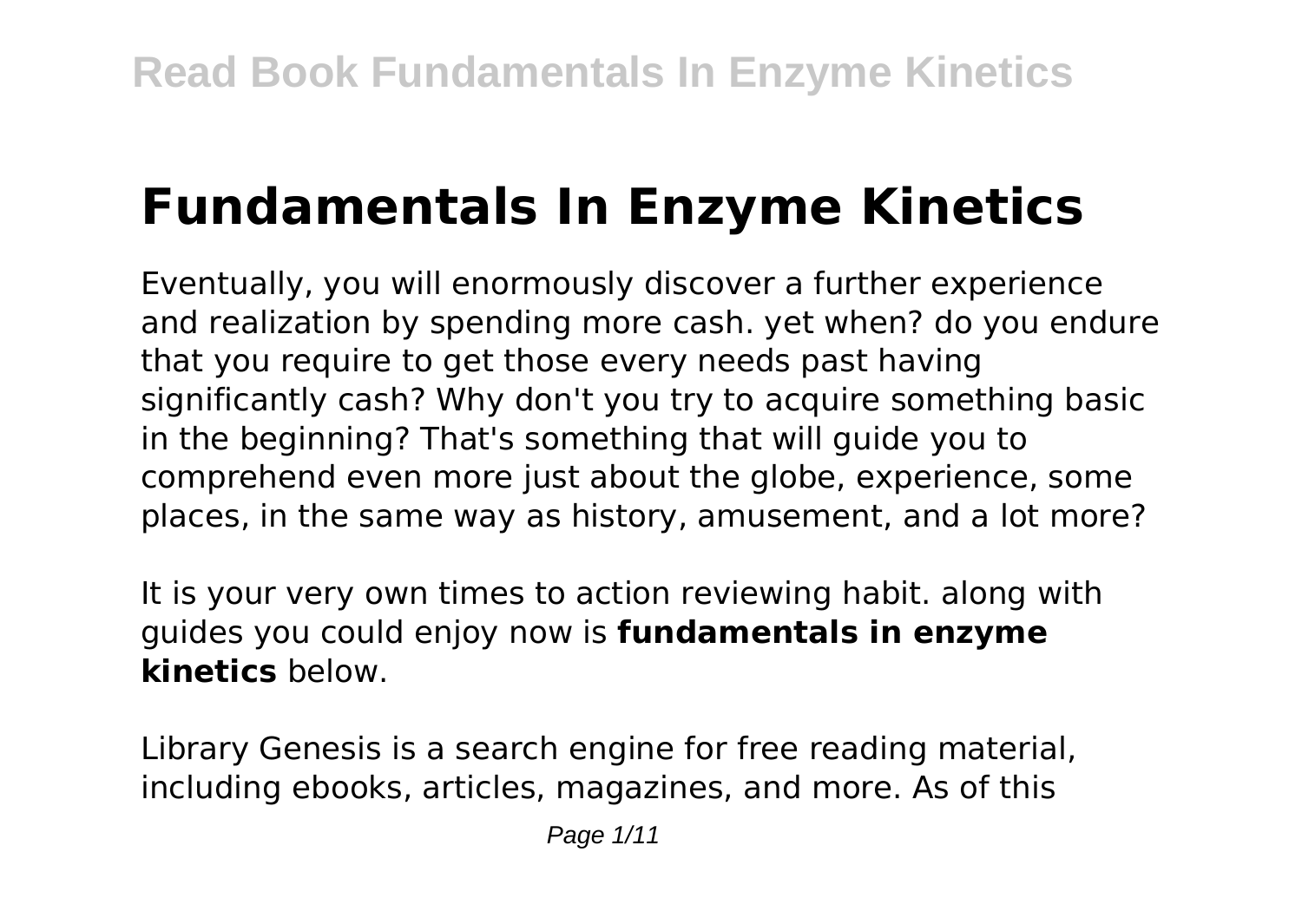writing, Library Genesis indexes close to 3 million ebooks and 60 million articles. It would take several lifetimes to consume everything on offer here.

#### **Fundamentals In Enzyme Kinetics**

Beer-Lambert Law. Beer-Lambert Law (also known as Beer's Law) states that there is a linear relationship between the absorbance and the concentration of a sample. For this reason, Beer's Law can only be applied when there is a linear relationship. Beer's Law is written as:  $\(A = \epsilon)$  = \epsilon{lc}\) where \(A\) is the measure of absorbance (no units),

#### **2.1.5: Spectrophotometry - Chemistry LibreTexts**

Fundamentals of Biochemistry By voet and voet 5th Edition PDF copy for free and enjoy downloading best Free medicine ebooks online. All Book Categories. ... 1 Reaction Kinetics 362. 2 Enzyme Inhibition 374. 3 Control of Enzyme Activity 382. 4 Drug Design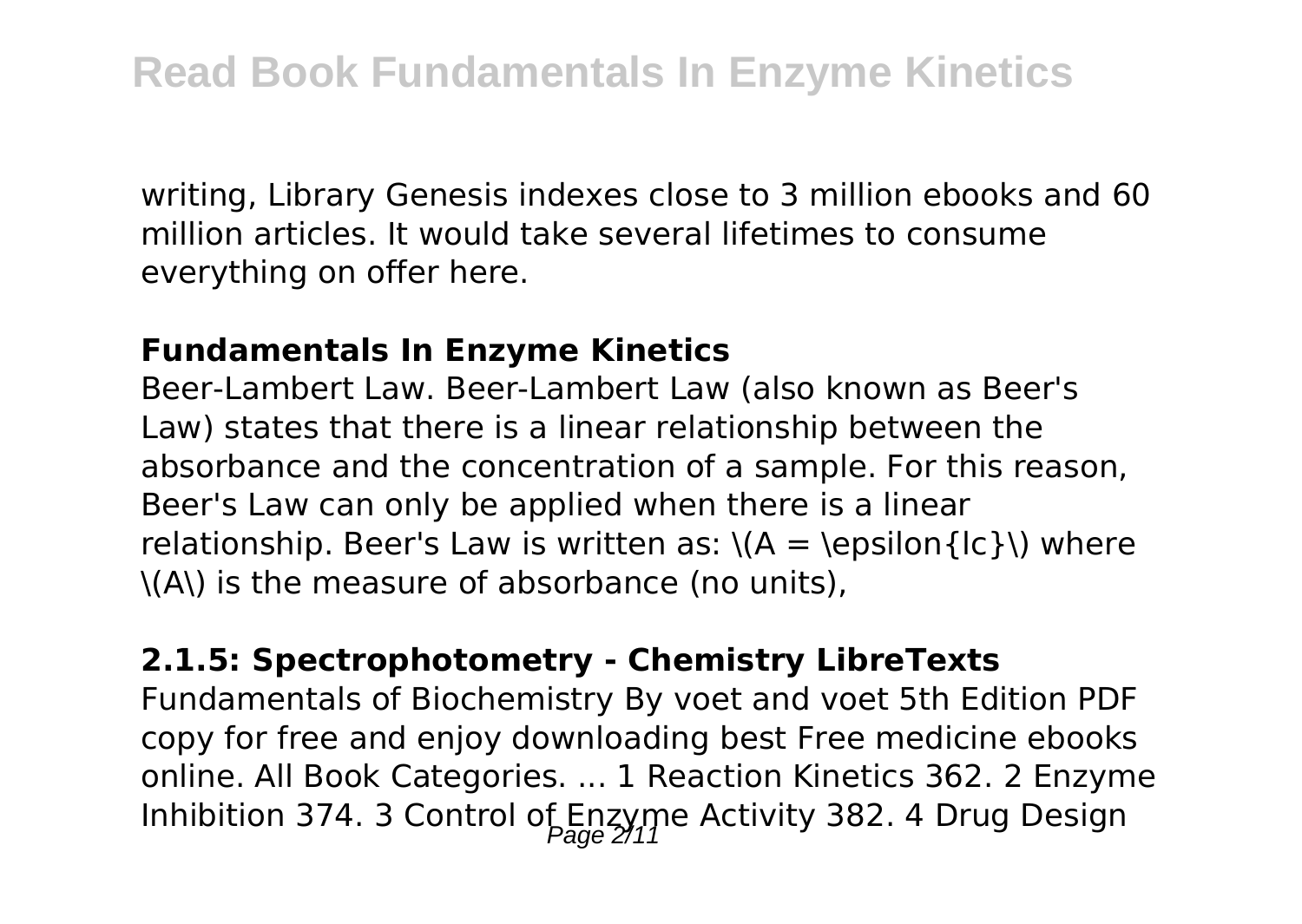391. 13 Hormones and Signal Transduction 402. 1 Hormones 403.

### **Fundamentals of Biochemistry 5th Edition PDF | Vet eBooks**

A biosensor is an analytical device, used for the detection of a chemical substance, that combines a biological component with a physicochemical detector. The sensitive biological element, e.g. tissue, microorganisms, organelles, cell receptors, enzymes, antibodies, nucleic acids, etc., is a biologically derived material or biomimetic component that interacts with, binds with, or recognizes ...

#### **Biosensor - Wikipedia**

However, lipases operate better at more basic pH levels. Buffer systems built into most organisms prevent pH levels from reaching the point where essential enzymes are rendered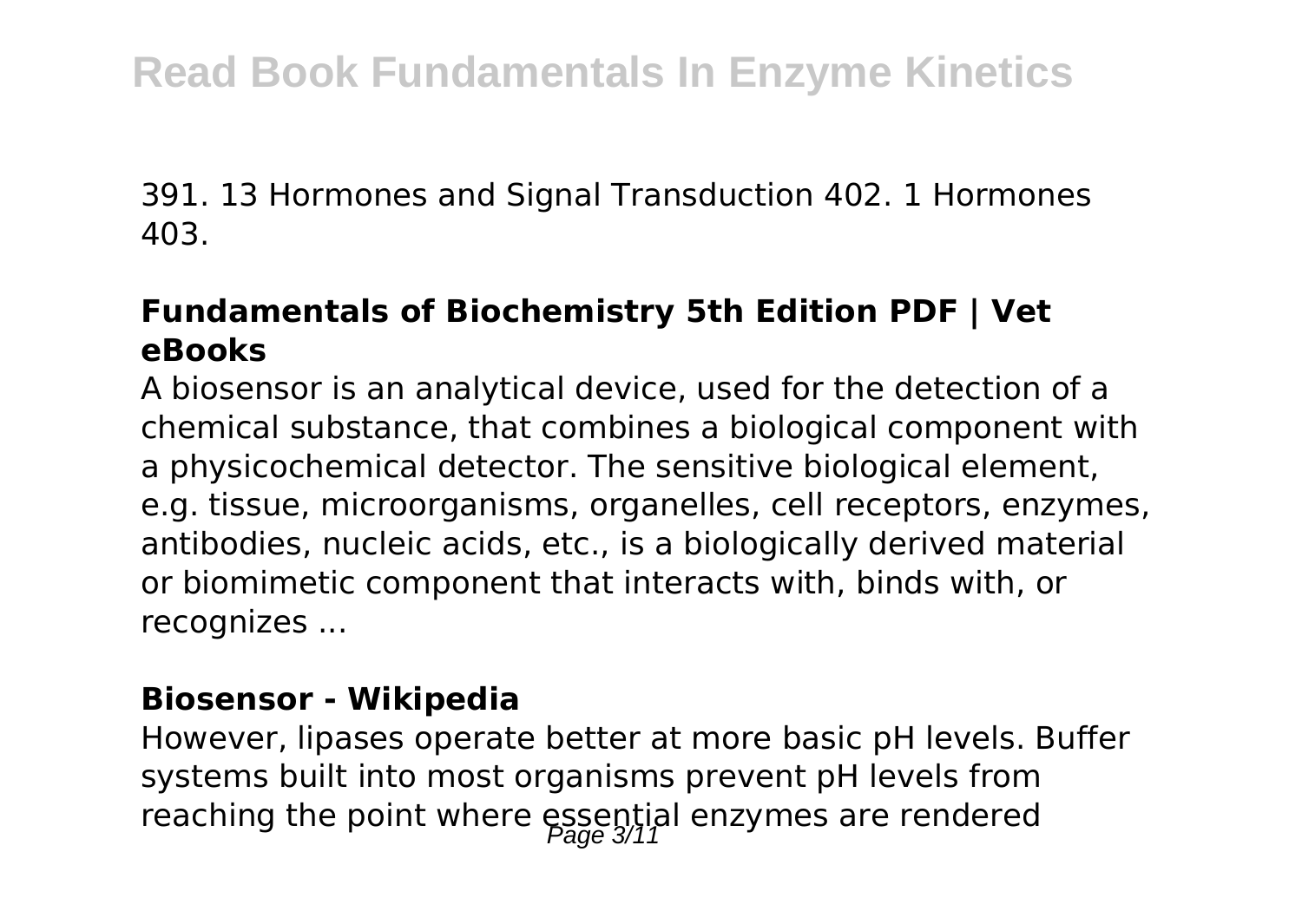ineffective. If an enzyme is rendered ineffective by pH level, adjusting the pH can cause the enzyme to become effective again.

### **How Does pH Level Affect Enzyme Activity? | Sciencing** The Arrhenius equations describes many reactions in chemistry such as forms of radioactive decay and biological enzyme-based reactions. You can determine the half-life (the time required for the reactant's concentration to drop by half) of these first-order reactions as ln (2) / K for the reaction constant K .Alternatively, you can take the natural logarithm of both sides to change the ...

#### **How to Calculate the Frequency Factor in Chemical Kinetics**

Transcribed Image Text: uestion Completion Status: QUESTION 3 Glutamate dehydrogenase (GD) is an important enzyme of nitrogen metabolism and is inhibited by salicylate. From the data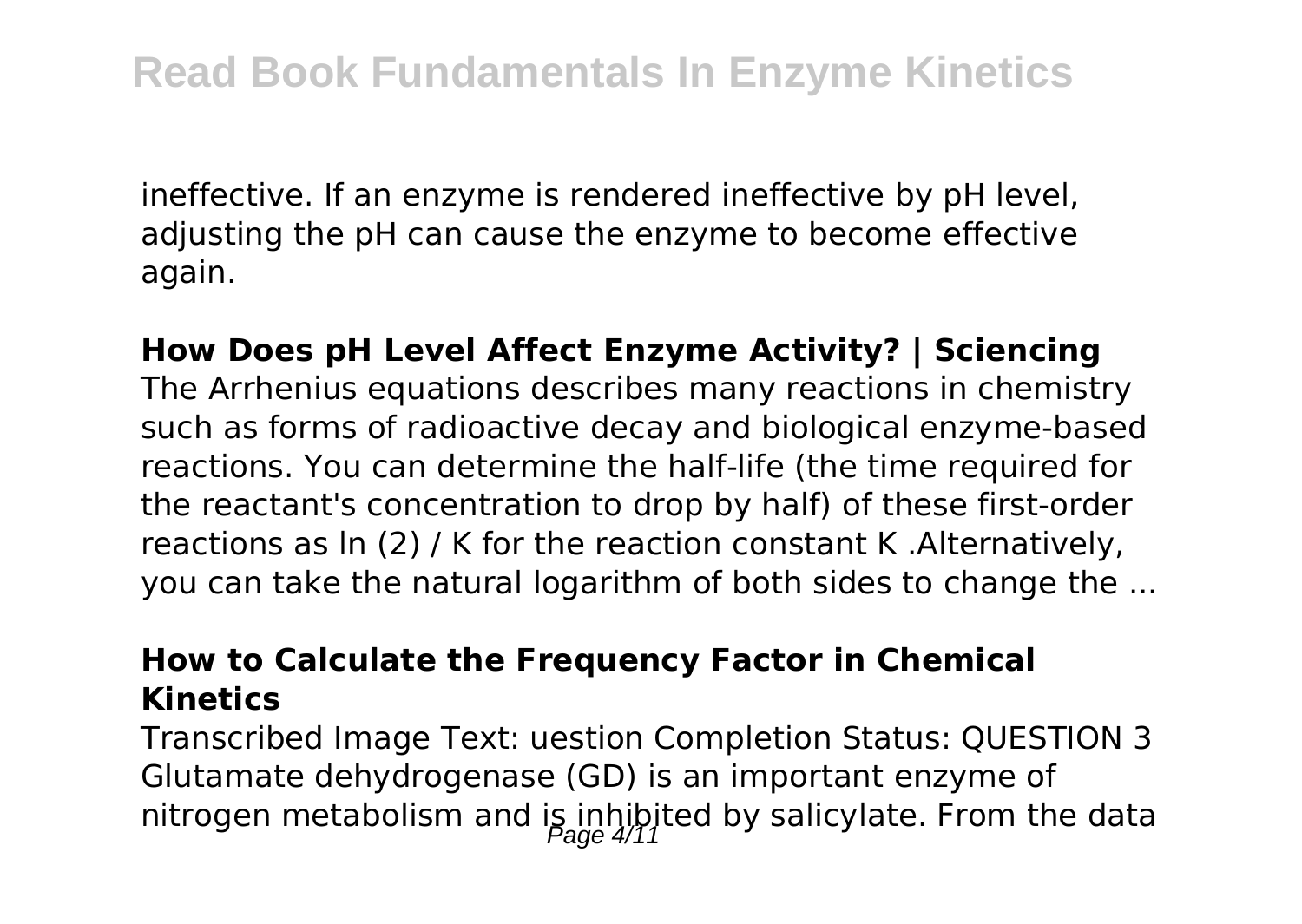presented in the figure, determine which of the following statements is true? With 40 mM Salicylate 5. No Salicylate O salicylate is a competitive inhibitor of GH Km of GH for its substrate is 5x 103 M O Vmax in ...

# **Answered: QUESTION 3 Glutamate dehydrogenase (GD)… | bartleby**

Life Sciences have always been a fundamental area of science. The exponential increase in the quantity of scientific information and the rate, at which new discoveries are made, require very elaborate, interdisciplinary and up-to-date information and

#### **Life Sciences Fundamentals and Practice Part -I - Academia.edu**

5.2 I Kinetics of Elementary Steps: Adsorption, Desorption, and Surface Reaction The necessary first step in a heterogeneous catalytic reaction involves activation ofa reactant molecule by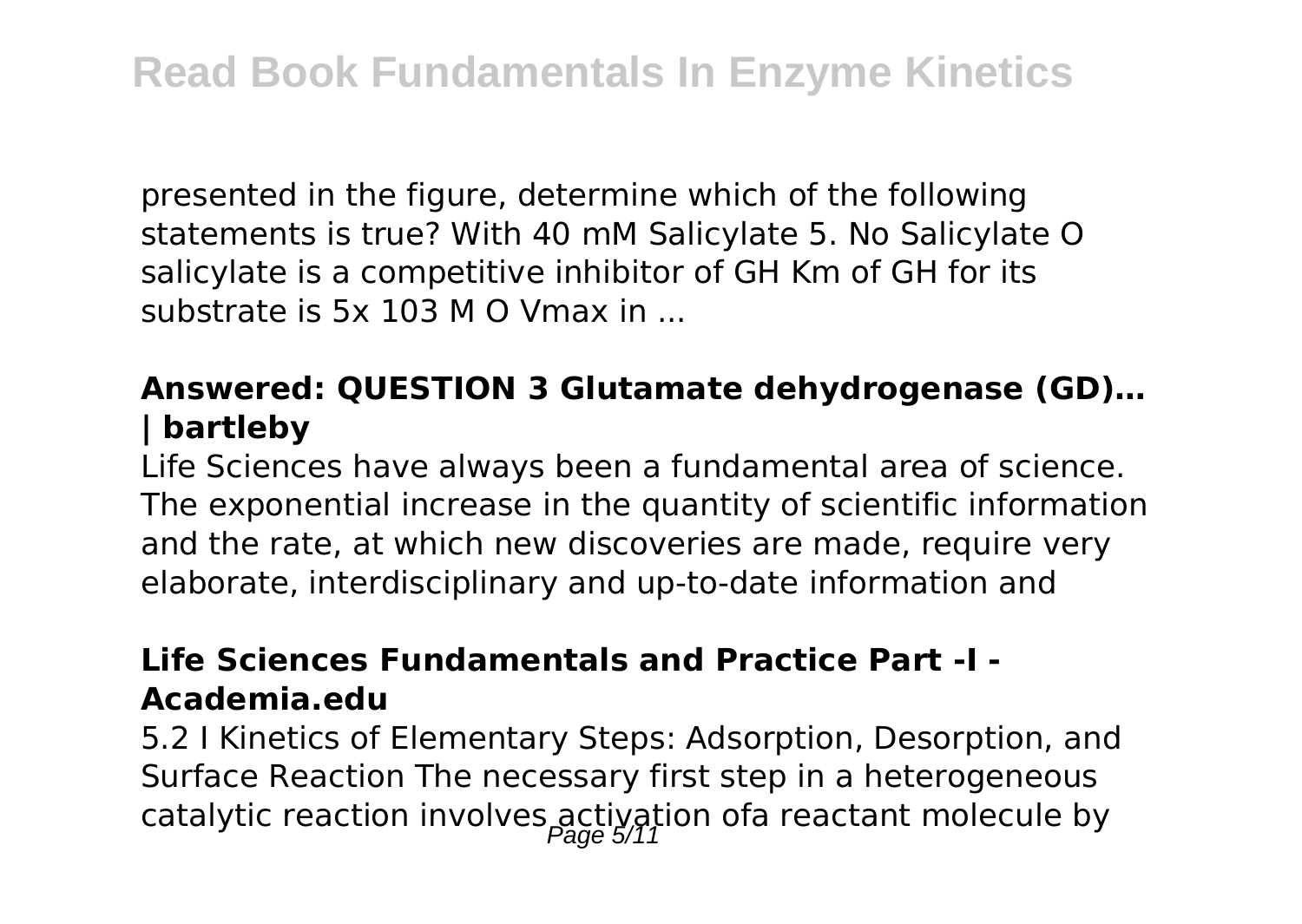adsorption onto a catalyst surface. The activation step implies that a fairly strong chemical bond is formed with the catalyst surface. This mode of

# **Heterogeneous Catalysis - California Institute of Technology**

In biochemistry, a phosphatase is an enzyme that uses water to cleave a phosphoric acid monoester into a phosphate ion and an alcohol.Because a phosphatase enzyme catalyzes the hydrolysis of its substrate, it is a subcategory of hydrolases. Phosphatase enzymes are essential to many biological functions, because phosphorylation (e.g. by protein kinases) and dephosphorylation (by phosphatases ...

#### **Phosphatase - Wikipedia**

Because metabolic enzyme systems are only partially developed at birth, newborns have difficulty metabolizing certain drugs. As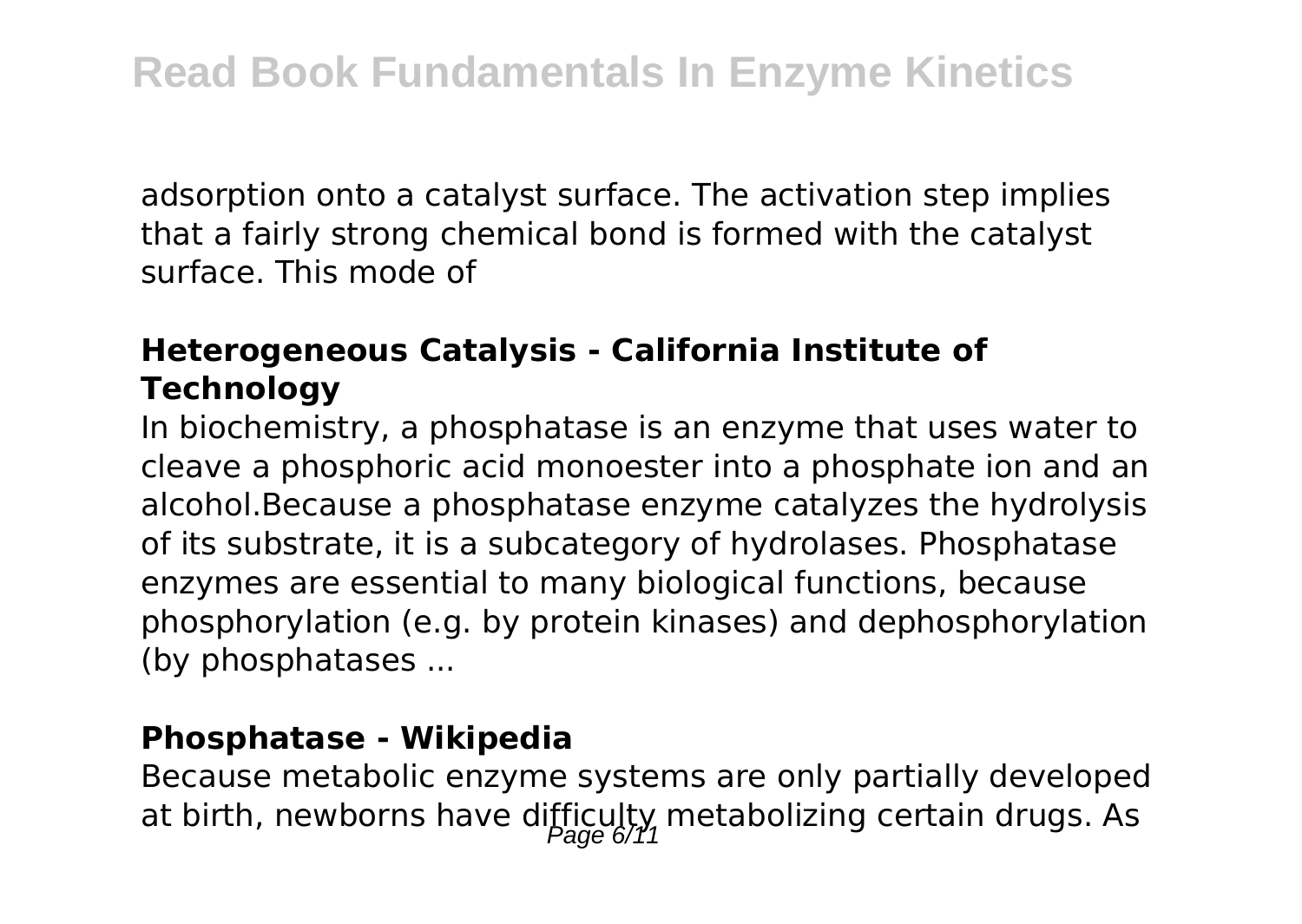people age, enzymatic activity decreases, so that older people, like newborns, cannot metabolize drugs as well as younger adults and children do (see Aging and Drugs Aging and Drugs ).Consequently, newborns and older people often need smaller doses per pound of body ...

#### **Drug Metabolism - Drugs - Merck Manuals Consumer Version**

As shown in Figure 1, glycogen synthase creates α-1,4-glycosidic linkages to create a strand of glucose molecules, and the branching enzyme establishes α-1,6 bonds between glucose molecules to create branches every 8–12 glucose molecules; the branches increase the density, solubility, and surface area of the glycogen particle. 13, 42

# **Fundamentals of glycogen metabolism for coaches and athletes** Page 7/11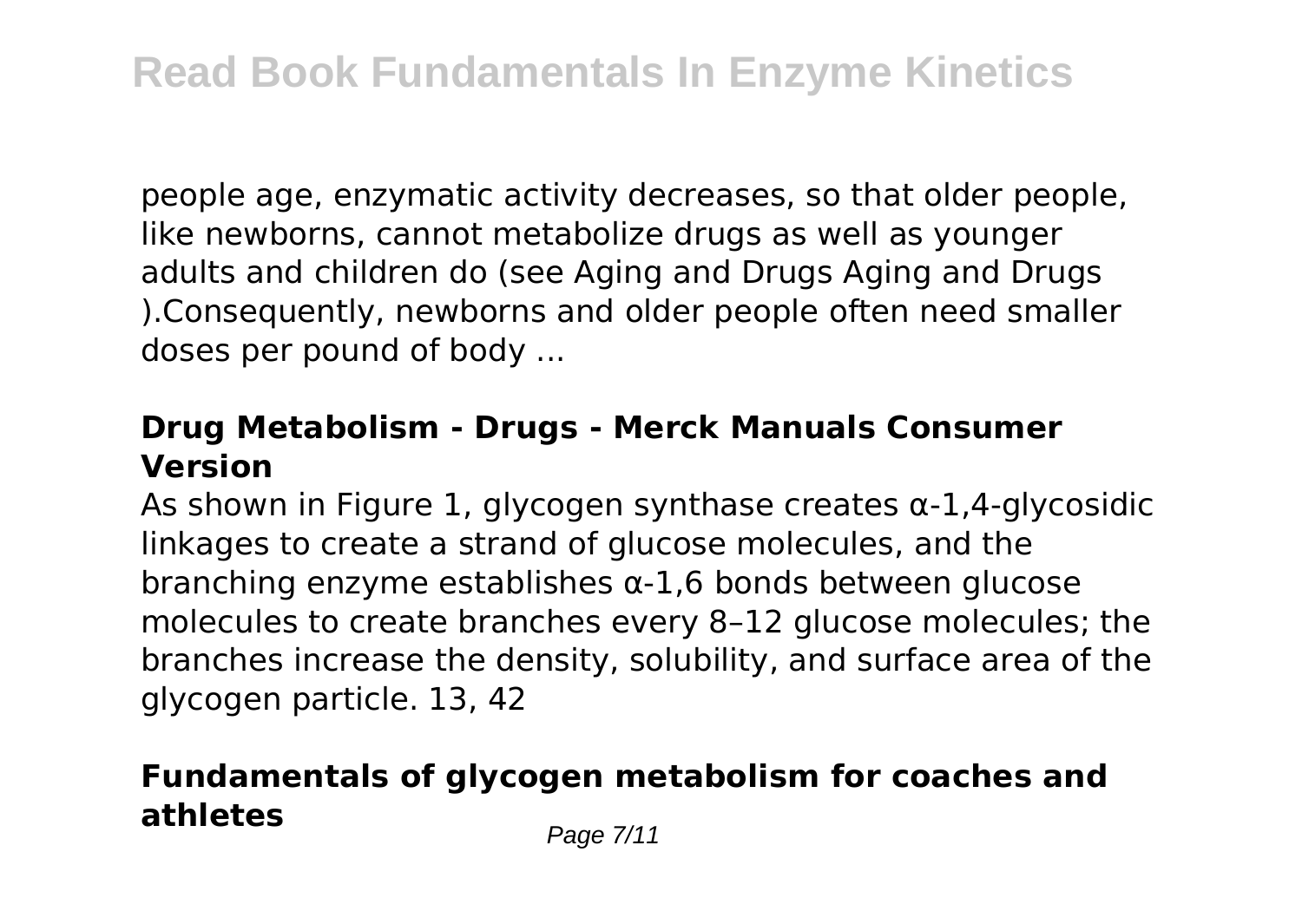La cinética de Michaelis-Menten describe la velocidad de reacción de muchas reacciones enzimáticas.Recibe este nombre en honor a Leonor Michaelis y Maude Menten.Este modelo sólo es válido cuando la concentración del sustrato es mayor que la concentración de la enzima, y para condiciones de estado estacionario, es decir, cuando la concentración del complejo enzima-sustrato es constante.

# **Cinética de Michaelis-Menten - Wikipedia, la enciclopedia libre**

The concept of the models for the temperature dependence of poikilothermic growth mentioned earlier is that there is a single enzyme-catalyzed reaction that limits microbial growth rate under all conditions. This putative reaction and the enzyme that catalyzes it have been termed the 'master reaction' and the 'master enzyme,' respectively.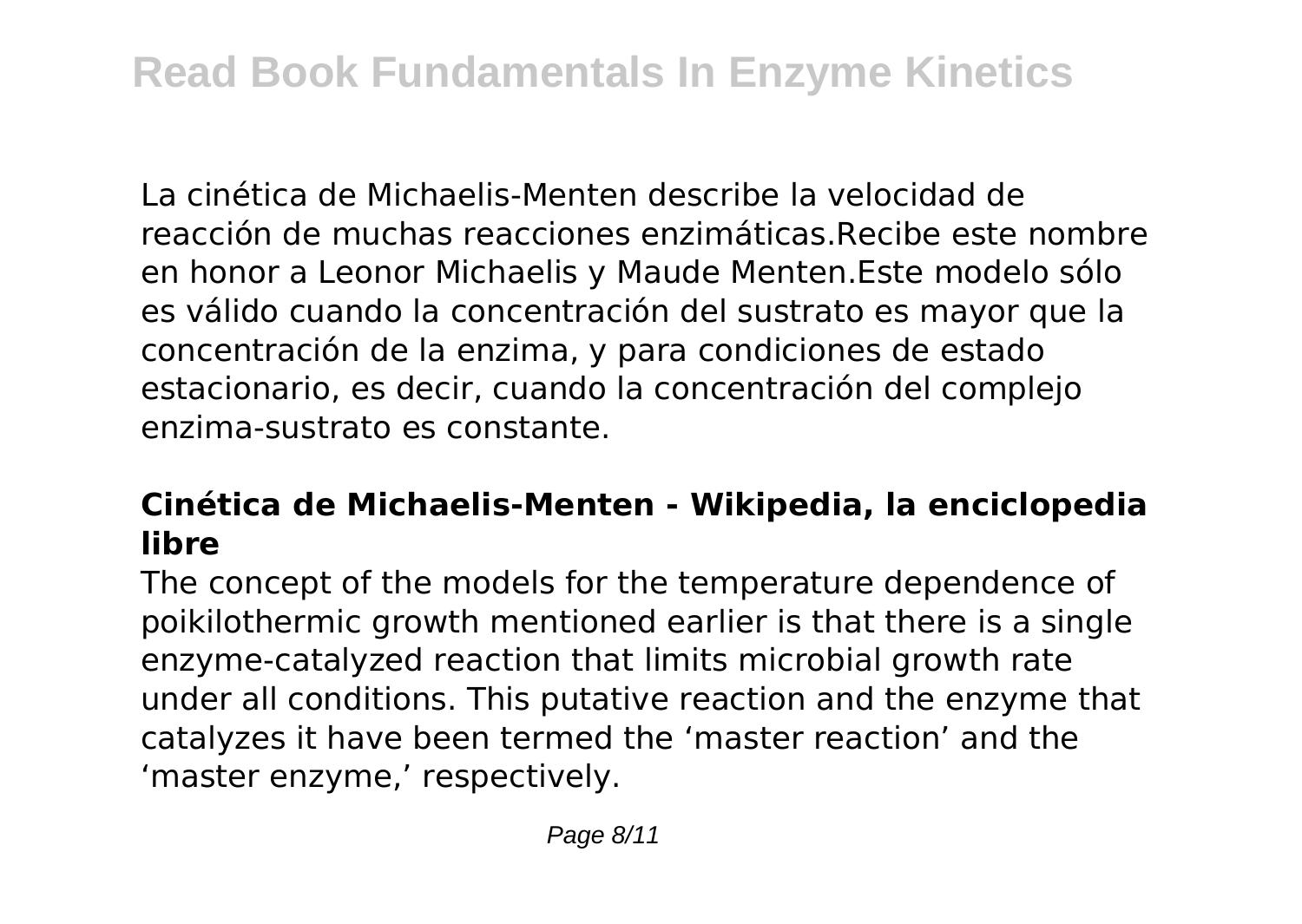#### **Microbial Growth - an overview | ScienceDirect Topics**

Theorie für Enzyme mit einer Substratbindungsstelle. Der erste, der den Zusammenhang zwischen Substrat-Konzentration [] und Umsatzgeschwindigkeit eines Enzymes beschrieb, war der französische Physikochemiker Victor Henri 1902. Allerdings war die Bedeutung der Wasserstoffionenkonzentration für enzymatische Reaktionen damals noch nicht bekannt, erst nachdem Sørensen 1909 den pH-Wert ...

#### **Enzymkinetik – Wikipedia**

We found that crosslinking of the enzyme trypsin (EC 3.4.21.4) with glutaraldehyde could be achieved over a wide range of relative mole ratios in 50 mM sodium phosphate buffer at pH 6.8 but that the time required to commence precipitation ranged from 0.5 to 120 min for enzyme:glutaraldehyde ratios of 1:500 to 1:25, respectively (I. Migneault ...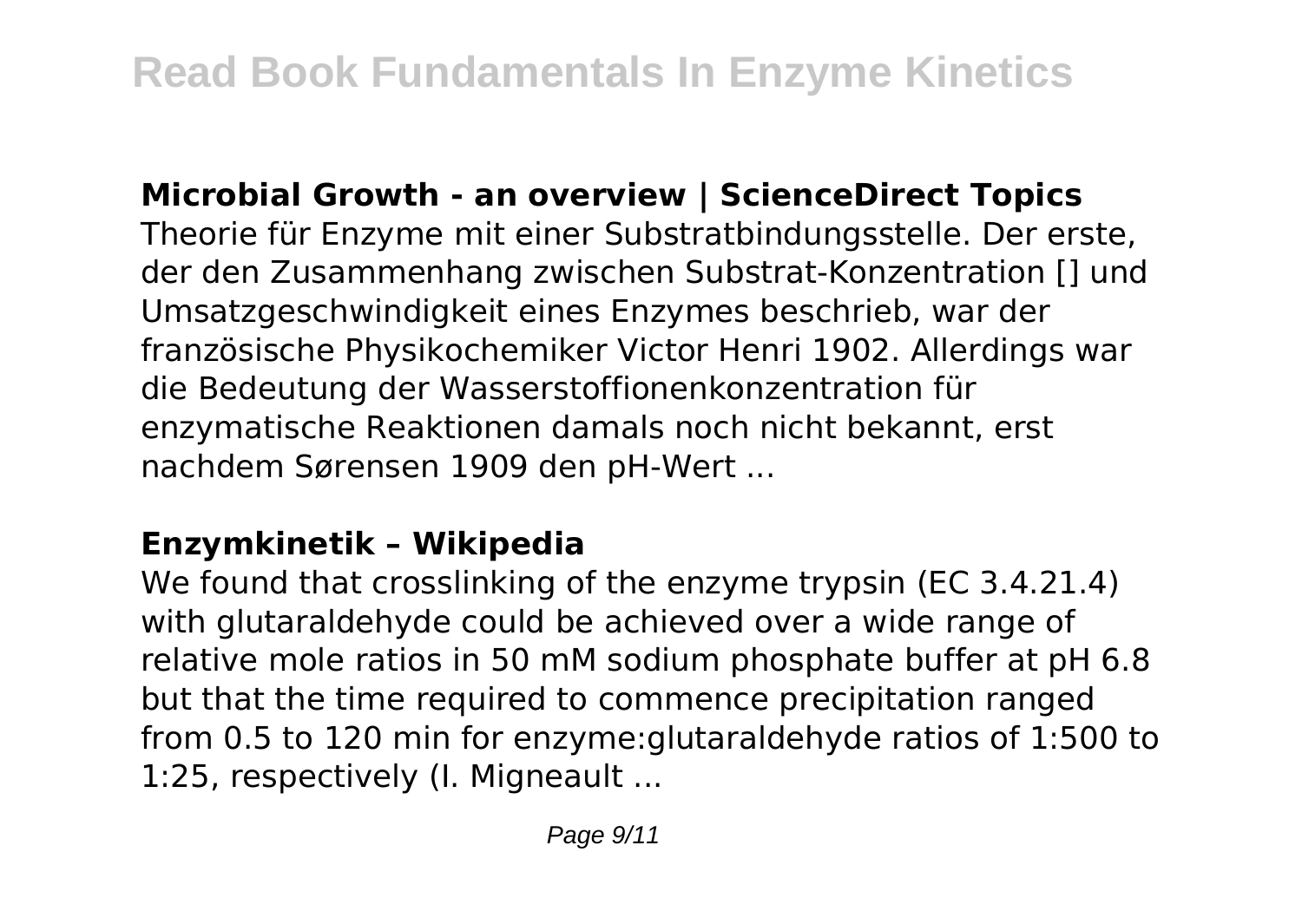#### **Glutaraldehyde: behavior in aqueous solution, reaction ... - BioTechniques**

Enzyme electrodes have long been widely used in various applications, ... /MCT had a larger amount of immobilized GOx than the electrostatic LbL assemblies. In addition, the electron transfer kinetics of the ... Fundamentals and Applications, 2nd ed. ( John Wiley & Sons, New York, 2001).

# **High-performance hybrid biofuel cells using amphiphilic assembly based ...**

Industrial fermentation is a chemical engineering term used to describe the processes that utilize a chemical change induced by a living organism or enzyme, in particular bacteria, yeasts, molds, or fungi, that produces a specific product [1].Although in the biochemical context the word "fermentation" describes the anaerobic metabolic process of partial oxidation of organic compounds, in  $\ldots$  Page 10/11